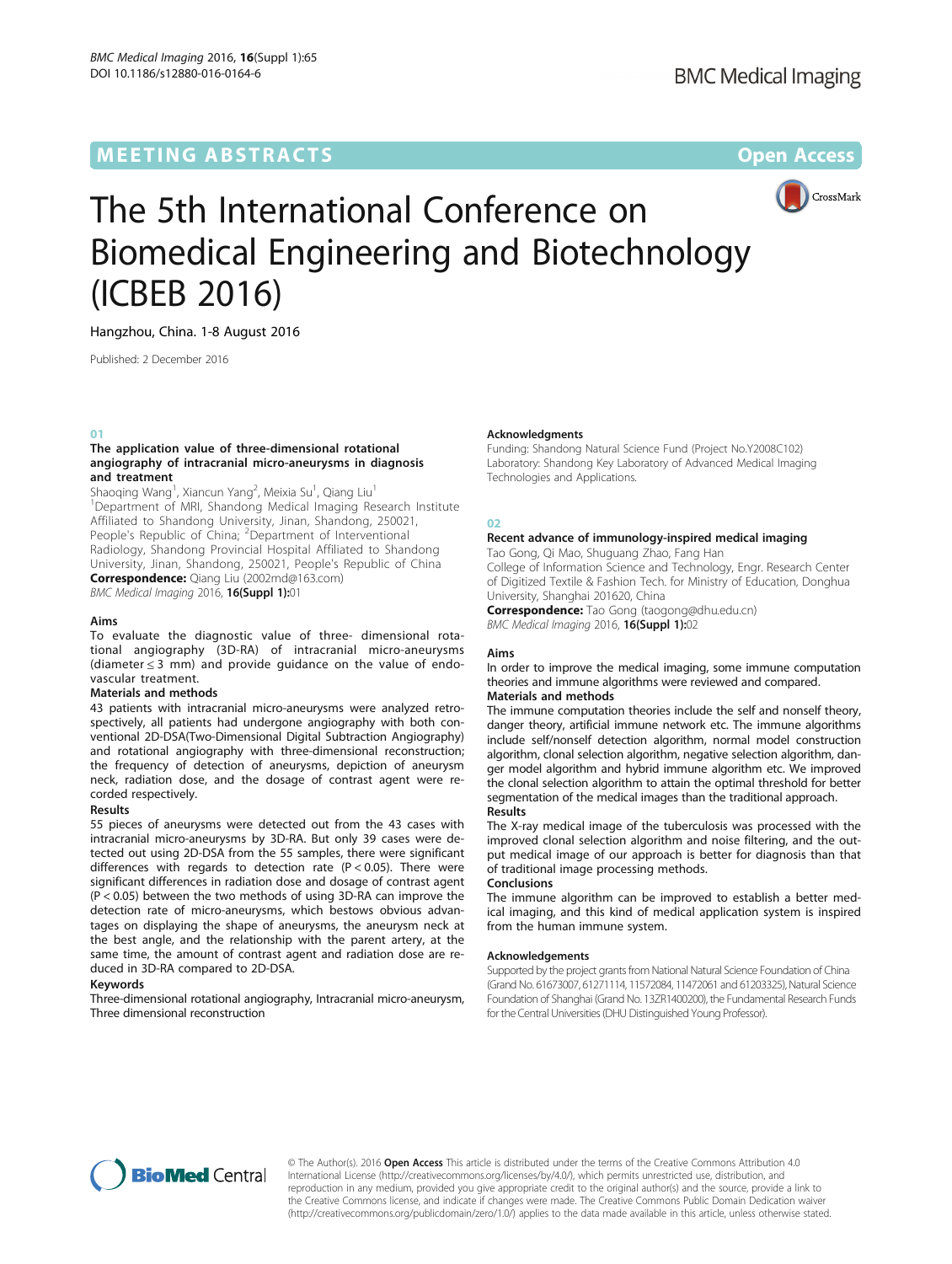# 03

# Medical image classification based on guided bagging

Keming Mao, Yixian Liu

Intelligent multimedia information processing Lab, College of Software, Northeastern University, Shenyang, Liaoning Province, 110004, China Correspondence: Keming Mao (maokm@mail.neu.edu.cn) BMC Medical Imaging 2016, 16(Suppl 1):03

#### Aims

Traditional medical image classification methods focus on feature representation and classifier design. However, they seldom concerns data selection used for model training, which plays key role for model tuning and parameter optimization. This paper proposes a novel medical image classification method according to guided bagging.

# Materials and methods

First, unsupervised learning is implemented for training image. Clusters are gained based on generative model. Then, at the discriminative model construction stage, training data is sampled covering all the data clusters, with a probability proportional to the density of each cluster. This method employs a well-distributed and balanced training data, and utilizes the virtue of generative and discriminative learning.

#### Results

The experiment uses the public available CT lung image dataset for evaluation. 379 lung CT images are contained, which are collected by 50 different CT lung scans. The standard data is described by the instruction of an expert. Experimental evaluations show that our proposed method has better performance in the field of lung nodule CT image classification comparing with traditional ones.

#### Conclusions

This paper utilizes the generative and discriminative training model, and a unified classifier is constructed for lung nodule classification. The proposed method is well-designed and the experimental results are preferable.

#### Acknowledgements

This paper was supported by National Natural Science Foundation of China (No. 61472073).

#### $04$

# Cortical bone ultrashort TE study with inversion recovery preparation

Yanchun Zhu, Shuo Li, Jie Yang, Nan Fu, Shaode Yu, Rongmao Li, Jing Xiong, Yaoqin Xie

Institute of Biomedical and Health Engineering, Shenzhen Institutes of Advanced Technology, Chinese Academy of Sciences, Shenzhen, 518055, China

Correspondence: Yaoqin Xie (yq.xie@siat.ac.cn) BMC Medical Imaging 2016, 16(Suppl 1):04

# Aims

Efficient improving contrast of cortical bone from surrounding long T2 tissues is important in ultarshort echo time (UTE) imaging. Methods

UTE acquisition prepared by adiabatic inversion recovery were developed for this purpose. The effect of TI on cortical bone imaging was evaluated on mature bovine tibial mid-shafts using a 3-T clinical MR scanner. The imaging parameters were: TE/TR = 10  $\mu$ s/300 ms, TI = 80, 90, 100, 110, 120, 130, and 140ms, FA =45°, Bandwidth = ±62.5 kHz,  $FOV = 8cm$ , slice thickness = 7mm,  $NEX = 2$ , single slice.

# Results

With TI = 90ms, excellent suppression of long T2 signals was achieved with the CNR<sub>cortical-muscle</sub> value of  $13.49 \pm 0.67$ , and the  $CNR_{\text{cortical-marrow}}$  value of  $12.26 \pm 0.86$ . Due to different T1s of muscle and fat, some residual signals from fat were presented. Therefore, the CNR<sub>marrow-muscle</sub> value was  $1.24 \pm 0.35$ . Furthermore, approximate 80% signals from muscle and fat were suppressed.

# Conclusions

The 2D adiabatic inversion UTE sequence with a TI of 90 ms provided excellent contrast depiction of bovine cortical bone. Due to the T1 difference, muscle and fat longitudinal magnetizations cannot arrive to the null point at the same time. Therefore, simultaneous reduction of long T2 signals is complicated.

#### Acknowledgements

Supported by 81501463, 2014A030310360, 2011S013, 2015AA043203, JCYJ20140417113430639, SIAT Innovation Program for Excellent Young Researchers (201302), KQJSCX20160301144248, and Beijing Center for Mathematics and Information Interdisciplinary Sciences.

#### 05

# Preliminary research on brain tumor detection in MRI scanning based on wavelet entropy and kernel support vector machine

**trained by sequential minimal optimization**<br>Shuihua Wang<sup>1,2,3</sup>, Sidan Du<sup>4</sup>, Zhimin Chen<sup>5,6</sup>, Preetha Phillips<sup>7,8</sup>, Shuwen Chen<sup>9</sup>, Zeyuan Lu<sup>10,11</sup>, Ping Sun<sup>2,12</sup>, Zhengchao Dong<sup>13,14</sup> Yudong Zhang<sup>1,15,16</sup>

<sup>1</sup>School of Computer Science and Technology, Nanjing Normal University, Nanjing, China; <sup>2</sup>Department of Electrical Engineering, The City College of New York, CUNY, New York, USA; <sup>3</sup> Jiangsu Key Laboratory of 3D Printing Equipment and Manufacturing, Nanjing, China; <sup>4</sup>School of Electronic Science and Engineering, Nanjing University, Nanjing, Jiangsu 210046, China; <sup>5</sup>College of Engineering, Nanyang Technological University,<br>Singapore 639798, Singapore; <sup>6</sup>School of Electronic Information, Shanghai Dianji University, Shanghai, China; <sup>7</sup>School of Natural Sciences and Mathematics, Shepherd University, Shepherdstown, WV 25443, USA; <sup>8</sup>Davis College of Agriculture, Natural Resources and Design, West Virginia University, Morgantown, WV, 26505, USA; <sup>9</sup>State Key Laboratory of Millimeter Waves, Southeast University, Nanjing 210096, China; <sup>10</sup>Center of Medical Physics and Technology, Hefei Institutes of Physical Science,<br>Chinese Academy of Sciences, Hefei, China; <sup>11</sup>College of Agricultural and Life Sciences, University of Florida, Gainesville, FL 32611, USA; <sup>12</sup>Courant Institute of Mathematical Sciences, New York University, New York, NY 10012, USA; 13Translational Imaging Division & MRI Unit, Columbia University and New York State Psychiatric Institute, New York, NY 10032, USA; 14Guangxi Key Laboratory of Manufacturing System & Advanced Manufacturing Technology, Guilin, Guangxi 541004, China; 15State Key Lab of CAD & CG, Zhejiang University, Hangzhou, 310027, China; <sup>16</sup>School of Computing, Mathematics and Digital Technology, Manchester Metropolitan University, Manchester, M156BH, UK

Correspondence: Yudong Zhang (zhangyudong@njnu.edu.cn) BMC Medical Imaging 2016, 16(Suppl 1):05

#### Aims

Brain tumors occur if abnormal cells form and accumulate within the brain. Two types of brain tumors exist as benign tumor and cancerous tumor. In order to detect brain tumors in MRI scanning in a more efficient way, we proposed a novel computer-aided diagnosis (CAD) system.

Materials and methods: A 100-image 256x256 T2-weighted MR brain dataset was obtained from the homepage of Harvard Medical School. Among the 100 images, 20 are normal control and 80 are with tumors. Our CAD system was established based on the hybridization of wavelet entropy (WE) and kernel support vector machine (KSVM). Our system firstly used WE to obtain distinguishing features from MR images on all subband coefficients obtained by discrete wavelet transform. 5-level Haar wavelet was utilized to obtain a sixteen-element vector.

The vector was fed into the classifier of KSVM that embedded kernel technique into plain support vector machine. The kernel was chosen as the radial basis function (RBF) function. We use grid-searching method to get the optimal RBF scaling factor as 1. KSVM was trained by sequential minimal optimization (SMO) algorithm.

# Results and Conclusion

The 10 repetition of 10-fold stratified cross validation results showed the proposed WE + KSVM method achieved an excellent classification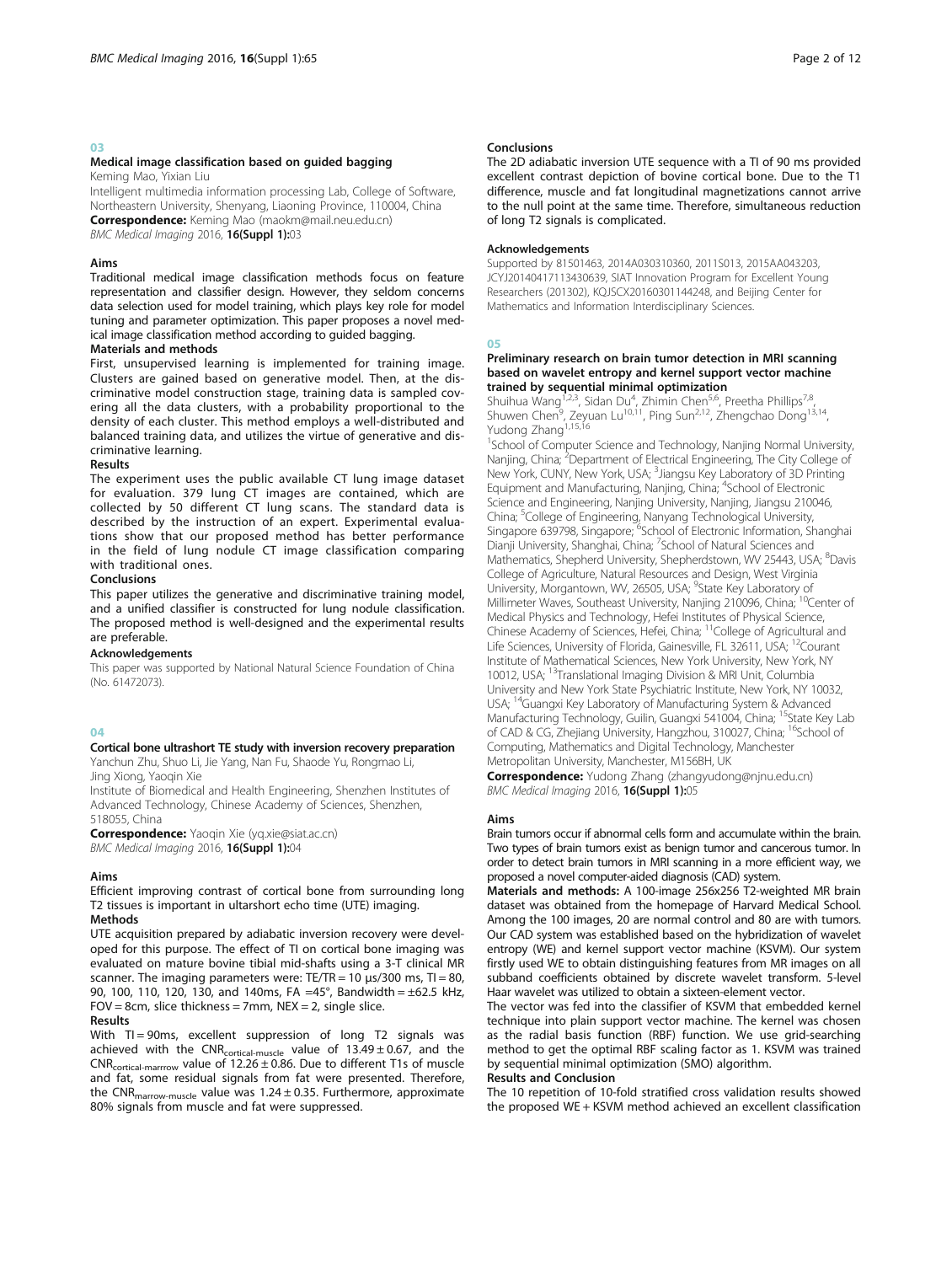performance with an average accuracy of 98.80%, an average sensitivity of 99.50%, and an average specificity of 98.63%. The proposed "WE + KSVM" method is a promising brain tumor detection method for MRI scanning.

#### Keywords

brain tumor; detection; wavelet entropy; sequential minimal optimization; computer-aided diagnosis; radial basis function; cross validation; kernel support vector machine.

#### Acknowledgements

This paper was supported by NSFC (61602250, 61503188), Natural Science Foundation of Jiangsu Province (BK20150983), Jiangsu Key Laboratory of 3D Printing Equipment and Manufacturing (BM2013006), Program of Natural Science Research of Jiangsu Higher Education Institutions (15KJB470010), Special Funds for Scientific and Technological Achievement Transformation Project in Jiangsu Province (BA2013058), Open Fund of Guangxi Key Laboratory of Manufacturing System & Advanced Manufacturing Technology (15-140-30-008K), Open Project Program of the State Key Lab of CAD&CG, Zhejiang University (A1616), Open Fund of Key Laboratory of Statistical information technology and data mining, State Statistics Bureau, (SDL201608), Open Research Fund of Hunan Provincial Key Laboratory of Network Investigational Technology (2016WLZC013), and Open Fund of Fujian Provincial Key Laboratory of Data Intensive Computing (BD201607).

# 06

Study on geometric efficiency for MDCT

Jingwen Zhuang, Junzheng Zheng, Mei Bai Department of Biomedical Engineering, Xuanwu Hospital of Capital Medical University, Beijing, 100053,China. Correspondence: Mei Bai (jswei65@163.com)

BMC Medical Imaging 2016, 16(Suppl 1):06

# Aims

To investigate the dependence of geometric efficiency of a MDCT system on several exposure parameters such as tube voltage, collimation and pitch.

# Materials and methods

Dose profiles in PMMA phantom for Siemens Definition Flash CT and GE Discovery CT750 HD were derived in helical mode using different tube voltages, collimations and pitches. Corresponding geometric efficiencies and weighted geometric efficiencies were calculated. Kruskal-Wallis test was performed to test the differences between weighted geometric efficiencies using different exposure parameters and the Spearman's correlation coefficient was calculated to determine the correlation between different exposure parameters and weighted geometric efficiencies.

# Results

With larger collimation the weighted geometric efficiency can be improved by 30%, while combined with larger pitch the weighted geometric efficiency can be reached to about 70%. Weighted geometric efficiencies had positive correlation with beam collimation and pitch  $(p < 0.05)$  for both CT scanners, while there was no significant difference between weighted geometric efficiencies with different tube potentials ( $p > 0.05$ ).

#### Conclusions

The decrease of geometric efficiency leads to the increase of patient radiation dose. It is necessary to improve the geometric efficiency and reduce the burden of patients by optimal setting beam collimation and pitch for CT scans.

#### Acknowledgements

This work was supported by the National Natural Science Foundation of China (Grant No.81372923).

#### Keywords

multidetector computed tomography; geometric efficiency; radiation dose

# 07

# Study of white matter in adolescent patients with depression by MR-diffusion tensor imaging

Ning Mao<sup>12#</sup>, Xinnuan Mu<sup>3#</sup>, Cong Xu<sup>4</sup>, Yulu Song<sup>3</sup>, Xiaolei Song<sup>3</sup> , Bin Wang<sup>3\*</sup>, Haizhu Xie<sup>1</sup>

<sup>1</sup>Department of Radiology, Yantai Yuhuangding Hospital, Yantai<br>Shandong, 264000, People's Republic of China; <sup>2</sup>Department of Radiology, Peking University People's Hospital, Beijing, 100191, People's Republic of China; <sup>3</sup>Department of Radiology, Binzhou Medical University Hospital, Binzhou, Shandong, 256603, People's Republic of China; <sup>4</sup> Department of Nephrology, Yantai Chinese medicine hospital, Yantai, Shandong, 264000, People's Republic of China

Correspondence: Bin Wang (binwang001@aliyun.com); Haizhu Xie (xhz000417@sina.com)

BMC Medical Imaging 2016, 16(Suppl 1):07

#### # Ning Mao, Xinnuan Mu contribute equally to this work. Aims

To explore the changes of the white matter in adolescent depression by using method of Tract-Based Spatial Statistcs (TBSS).

# Materials and methods

We have applied TBSS to 35 depressed adolescents and 40 matched control to exam WM microstructure. With TBSS, we have concluded the fractional anisotropy (FA), axial diffusivity (AD), radical diffusivity (RD) and mean diffusivity (MD) of adolescent patients with depression and controls.

# Results

Research found unusual WM structure among adolescent depression. Our analysis showed that the FA values are lower ( $P < 0.01$ ), the RD and MD values are elevated ( $P < 0.01$ ), and the AD values are Invariant ( $P > 0.05$ ) in the patients' body of the corpus callosum (CC). There is a contrary relationship between the severity of depression and FA values in the body of the  $CC(P < 0.01)$ .

### Conclusion

Our study showed that WM abnormalities are occurred in the pathophysiology of depression. What's more, our research suggested that these changes occurred in the early stages of the disease. Keywords

Adolescent Depression; diffusion tensor imaging; white matter

# 08

# A landmark-based approach for mid-sagittal plane detection in 3D brain MR images

Ke Gan, Daisheng Luo

College of Electronics and Information Engineering, Sichuan University, Chengdu, China

Correspondence: Ke Gan (gankeonline@hotmail.com) BMC Medical Imaging 2016, 16(Suppl 1):08

#### Aims

This paper presents a fully automated approach for the mid-sagittal plane (MSP) detection in 3D brain MR images. This method detects the MSP by accurately identifying highly-visible anatomical landmarks in the brain. Materials and methods

The proposed method is landmark-based, this involves a training phase, which is performed once for a particular set of data, using some spatially aligned images with known anatomical landmark locations. The center points of the anterior commissure (AC), posterior commissure (PC) and midbrain-pons junction (MPJ) were manually delineated on the training images by an expert. In the detecting phase, the intensity of the testing image was normalized and transform into the same space as the training images. The image feature of AC, PC, MPJ obtained in the training stage were used to match the AC, PC, MPJ in the testing image. To accelerate the matching, the landmark detection was conducted in the neighborhood of the mean AC, PC, MPJ positions in the normalized space. An refinement procedure was carried out to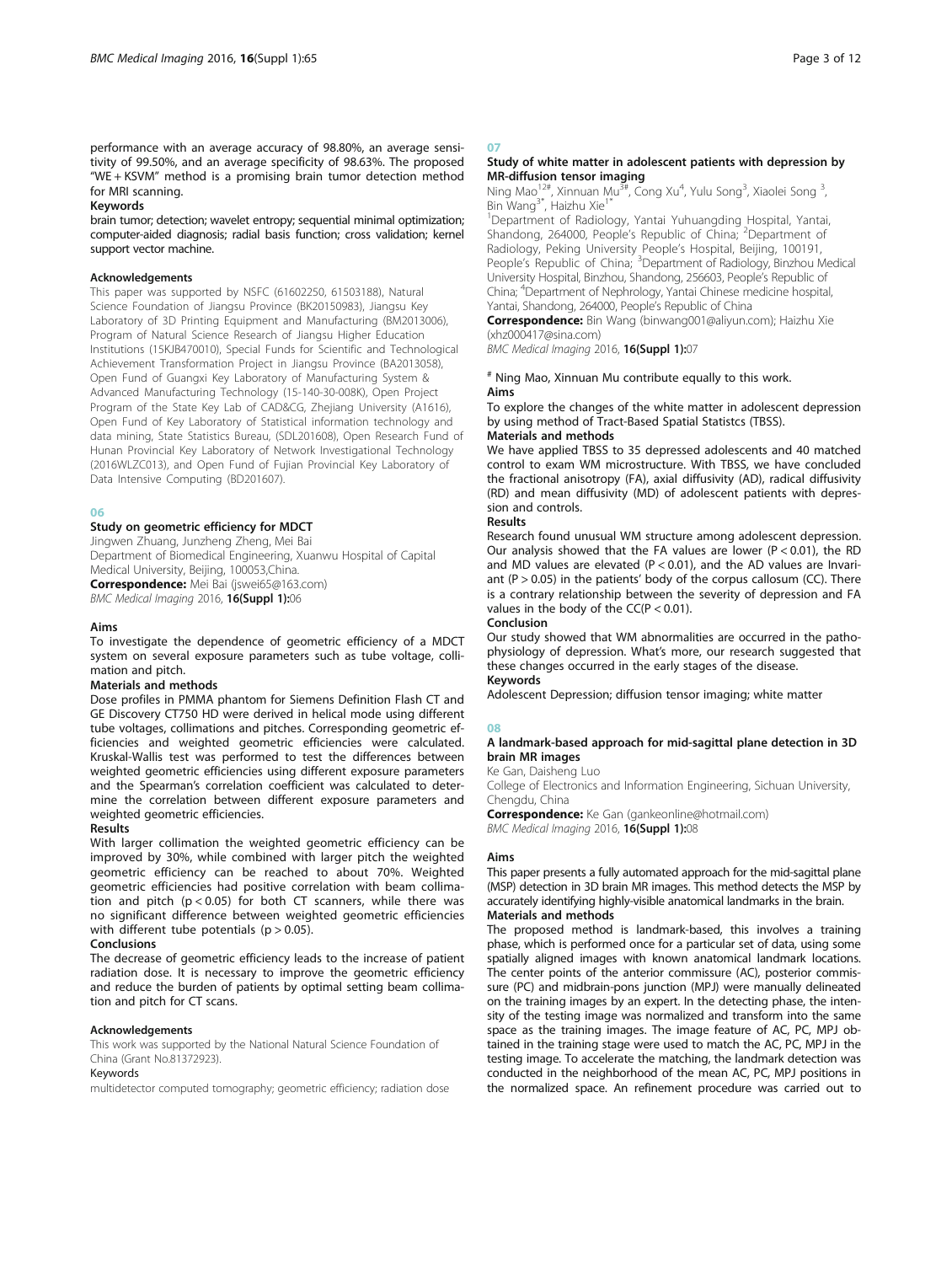further adjust the detected landmarks. Finally, the formulation of the 3D MSP equation was estimated by the detected landmarks.

# Results

The proposed method was applied to 30 T1-weighted brain MR images. All testing results were visually inspected and judged to be correct without obvious error. The directional difference of plane normal (DDPN) between automated detection and manual labeling has been evaluated, the average DDPN we achieved was 2.83°. Conclusions

# The promising results indicate this method can be potentially useful in clinical applications.

#### 09

# Medical image classification by multiple classifier learning

Keming Mao, Zhuofu Deng

Intelligent multimedia information processing Lab, College of Software, Northeastern University, Shenyang, Liaoning Province, 110004, China Correspondence: Keming Mao (maokm@mail.neu.edu.cn)

# BMC Medical Imaging 2016, 16(Suppl 1):09

# Aims

Medial image classification is a difficult task for its high similarity inter-class and low similarity intra-class. Traditional methods usually devise a single classifier. While, in this paper we focus on learning a multiple classifier for each type for medical image classification.

# Materials and methods

The proposed method designs a boosted learning framework. First, an initial classifier is constructed according to the feature distribution of training image set. Then, more classifiers are trained in an iterative way. The overall performance can be enhanced successively. Moreover, the optimal weights can be gained on each individual classifier. Results

The experiment uses the public available CT lung image dataset for evaluation. 379 lung CT images are contained in this dataset, which are collected by 50 different CT lung scans. The standard data is described by the instruction of an expert. Experimental evaluations show that the proposed method outperforms traditional methods with application to lung nodule CT image classification task.

# Conclusions

This paper utilizes the boosted learning, combine multiple classifier for CT lung image classification. The proposed method exploits the feature representation distribution, and the experimental results are preferable.

# Acknowledgements

This paper was supported by National Natural Science Foundation of China (No. 61472073).

# 10

#### Comparison between conventional and golden ratio based radial trajectories: an eddy currents study

Jie Yang, Yanchun Zhu, Shuo Li, Nan Fu, Shaode Yu, Rongmao Li, Yaoqin Xie

Institute of Biomedical and Health Engineering, Shenzhen Institutes of Advanced Technology, Chinese Academy of Sciences, Shenzhen, 518055, China

Correspondence: Yanchun Zhu (yc.zhu@siat.ac.cn) BMC Medical Imaging 2016, 16(Suppl 1):10

# Aims

Golden ratio based k-space trajectories are widely used in dynamic MRI since it provides approximate uniform k-space distribution. However, rapidly switching gradient induces eddy currents, generating artifacts in image. The golden ratio (GR) based radial strategy was compared with conventional radial strategy on 0.7T open superconducting MRI system.

# Materials and methods

In conventional radial strategy, a constant angle increment Φuniform = 180°/ P between neighboring profiles. In GR based radial strategy, the azimuthal spacing is ΦGR = 180°/1.618 = 111.2°. First, a simulation was carried out to the comparison between ideal and net gradient of Shepp-Logan phantom with two radial strategies respectively. Second, a pure water phantom was sampled by Cartesian, conventional and GR based radial trajectory on the 0.7T open superconducting MRI system. Three orthogonal planes were acquired. SNR was compared between these three sampling trajectories, and images from Cartesian trajectory were used as reference.

# Results

Result of simulation has illustrated that the impact of eddy currents on the ideal gradient with GR based radial strategy is more apparent. The result of a pure phantom shows that SNR values of both radial strategies (conventional: 40.76 GR:16.11) are far smaller than Cartesian strategy (145.15).

#### Conclusions

Eddy currents artifacts are more serious in GR based radial trajectory. Rapid switching gradient in GR based radial strategy induces more eddy currents than conventional radial strategy, which may limit the application of GR based trajectories especially in high magnet filed system.

#### Acknowledgements

Supported by 81501463, 81671853, 2014A030310360, 2011S013, JCYJ201500731154850923, KQCX20140521115045441, JCYJ20140417113430585, JCYJ20140417113430639.

# 11

# ROI segmentation by localizing region-based active contours

Zhenghao Shi<sup>1</sup>, Jiejue Ma<sup>1</sup>, Minghua Zhao<sup>1</sup>, Yonghong Liu<sup>2</sup>, Yongchao Wang<sup>1</sup> <sup>1</sup>School of Computer Science and Engineering, Xi'an University of Technology, Xi'an, 710048, China; <sup>2</sup>Xianyang Hospital, Yan'an University Xianyang, 712000, China

Correspondence: Zhenghao Shi (ylshi@xaut.edu.cn) BMC Medical Imaging 2016, 16(Suppl 1):11

#### Introduction

Accurate segmentation of Region of interest (Region of Interest, ROI) has an important place in medical image analysis, and still remains a challenge task because of the complex background and structure. Materials and methods

# This paper proposed a novel active contour model based on localizing region for ROI segmentation in capsule endoscopy images. Features in regions centered on an active contour were used to compute the local region descriptors. For calculating the local energies, the image was separated by the initial circular shape curve into two parts: interior and exterior. And then each local region is fitted with a model to optimize the energies.

#### Results

Experiments show that in term of the average over segmentation rate, the proposed method is 2.8%, whereas traditional snake and GVF snake model are 3.2% and 3%, respectively; In term of the average under segmentation rate, the proposed method is 2.4%, whereas traditional snake and GVF snake model are 2.9% and 2.6%, respectively. All results demonstrated the superior of the proposed method to other existing methods in ROI segmentation.

#### Acknowledgement

This work is partially supported by the grant from the National Natural Science Foundation of China (No.61401355 and 61202198).

# 12

# Accuracy and effectiveness of the respiratory self-gating signal in **3D cardiac cine MRI**<br>Shuo Li<sup>1, 2</sup>, Yanchun Zhu<sup>2</sup>, Jie Yang<sup>2</sup>, Song Gao<sup>1</sup>, Nan Fu<sup>2</sup>, Shaode Yu<sup>2</sup>

Yaoqin Xie<sup>2</sup>

<sup>1</sup>Medical Imaging Physics Laboratory, Peking University, Beijing, 100191, China; <sup>2</sup>Institute of Biomedical and Health Engineering, Shenzhen Institutes of Advanced Technology, Chinese Academy of Sciences, Shenzhen, 518055, China

Correspondence: Yaoqin Xie (yq.xie@siat.ac.cn) BMC Medical Imaging 2016, 16(Suppl 1):12

# Aims

Cardiac and respiratory self-gated free-breathing steady-state free procession (SSFP) has been proposed as an alternative to conventional SSFP for cardiac cine magnetic resonance imaging. In this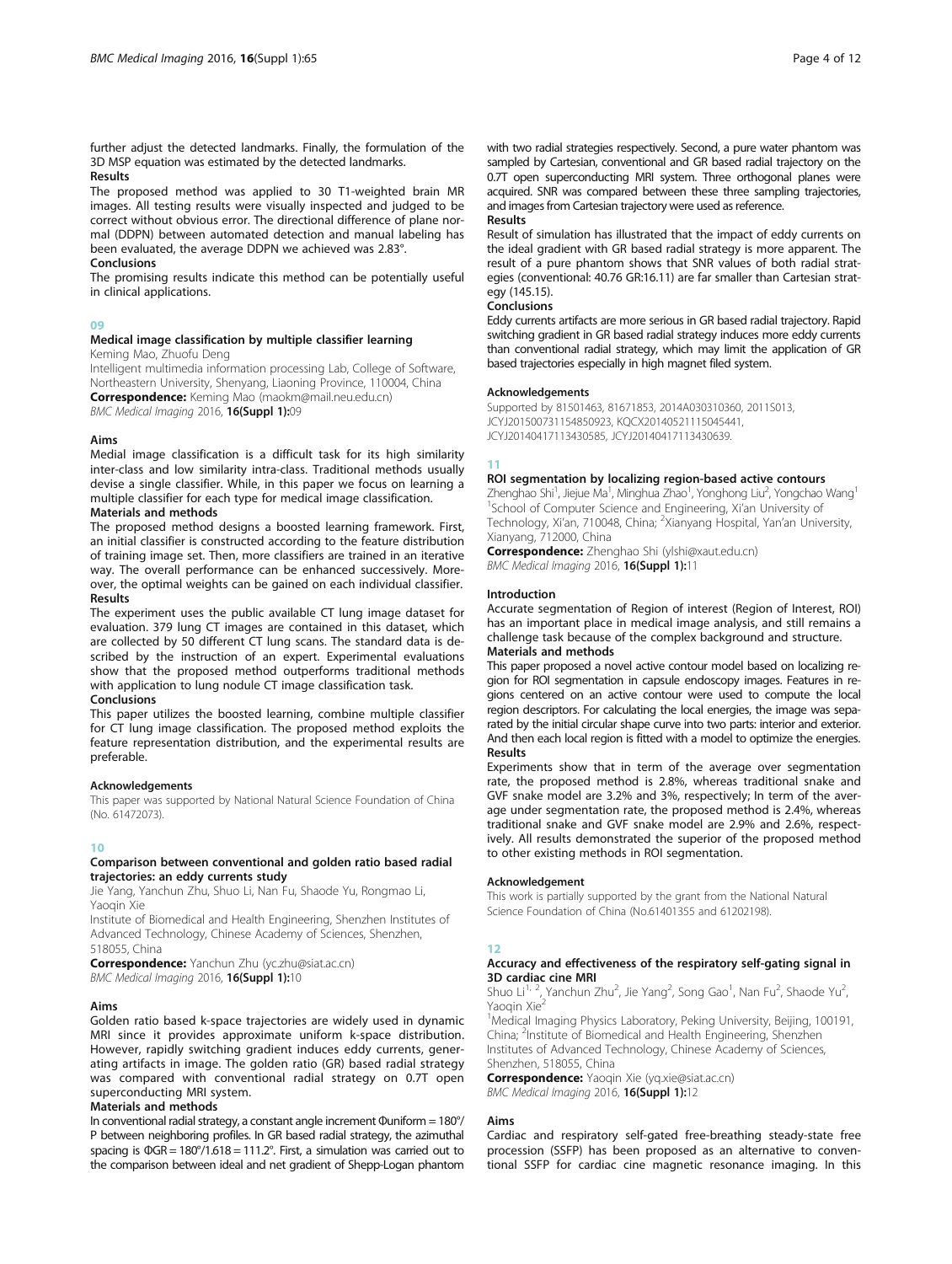technique, the acquired k-space data within the given respiratory gating windows are used for image reconstruction. Therefore, the accuracy of respiratory self-gating (RSG) signal is important.

# Materials and methods

The self-gated free-breathing 3D SSFP technique was performed on a 1.5T GE HDx scanner. Twenty five healthy volunteers were included. The imaging parameters were:  $TR/TE = 3.5/1.3$  ms, flip angle =  $40^{\circ}$ , bandwidth  $= \pm 125$  kHz, slice thickness = 7 mm (no gap), number of slices = 12-14, number of profiles = 5000. RSG and respiratory bellow (RB) triggers were compared by correlation and t-test analyses. The percentage of respiratory signal intensity within gating windows was calculated.

#### Results

The respiratory cycle duration is  $3314.7 \pm 1072.6$  ms. For all cases, the correlation coefficient between RSG and RB triggers is greater than 0.99, the P value of t-test is greater than 0.90. The percentage of RSG signal intensity within gating windows was  $66.1 \pm 4.1\%$  compared with  $60.1 \pm 3.4\%$  for RB.

# Conclusions

There was an excellent correlation between RSG and RB triggers. There was no significant difference between two methods. RSG signal can well synchronize with RB signal and provide approximately the same respiratory cycle duration.

#### Acknowledgements

Supported by 2015AA043203, 81501463, 2011S013, 2014A030310360, JCYJ201500731154850923, JCYJ20130401170306812, JCYJ20140417113430585, JCYJ20140417113430639.

# 13

# Changes in fiber bundles with aging: a tractography-based MRI study Yaping Wang<sup>1,3</sup>, Guixue Liu<sup>1,3</sup>, Wensheng Li<sup>1,2</sup>

<sup>1</sup>Department of Human Anatomy and Histoembryology, Shanghai Medical College, Fudan University, Shanghai 200032, China; <sup>2</sup>Digital Medical Research Center, Shanghai of Basic Medical Sciences, Fudan University, Shanghai 200032, China; <sup>3</sup>Shanghai Key Laboratory of Medical Imaging Computing and Computer Assisted Intervention, Shanghai 200032, China

Correspondence: Wensheng Li (wshengli88@shmu.edu.cn) BMC Medical Imaging 2016, 16(Suppl 1):13

# Aims

The aim of this work was to investigate changes in fiber bundles with aging by utilizing quantified diffusion magnetic resonance imaging (MRI). Materials and methods

A total of 125 normal subjects were separated into 5 groups (group 1: 16-30 years old, n = 20; group 2: 31-45 years old, n = 34; group 3: 46-60 years old, n = 24; group 4: 61-75 years old, n = 22; group 5: 76- 90 years old,  $n = 25$ ). All subjects underwent diffusion tensor imaging (DTI) and T1-weighted MRI in a 3T scanner, and DTI Studio software was used to process all DTI data and for tracing fiber bundles. Statistics for the total fiber number of brain and for the fiber density (FD) of 3 regions of interest (ROIs), namely the corpus callosum, cingulate, mesencephalon were gathered and analyzed using SPSS software. Results

# Significant differences were observed in total fiber number among all age groups (p < 0.05). In group 1, a significant difference was found between the FD of left and right cingulate ( $p < 0.05$ ). Significant differences were found in comparisons of the FD of left and right cingulate ( $p < 0.05$ ), and the downward trend of the left cingulate was found to be faster than that of right cingulate. Furthermore, significant differences were found between the FD of corpus callosum and cingulate ( $p < 0.05$ ).

#### Conclusions

Thus, we can use quantitative MR DTI to study changes in brain fiber bundles.

#### Acknowledgments

This study was supported by the National Science and Technology Support Program (No.2015BAK31B01).

Keywords

diffusion tensor imaging; tractography; fiber bundle; aging

# 14

# Ultrasonographic assessment of bony roof ratio in infant hip joints Changyu Tu (13969987078@163.com)

Department of Ultrasound Diagnosis, Women and Children's Hospital of Linyi, Linyi City, Shandong 276001, China

BMC Medical Imaging 2016, 16(Suppl 1):14

# Aims

This paper conducted research on a new method of ultrasound pediatric hip - bone top ratio measurement.

# Material and methods

390 cases of pediatric hip (hip) ultrasound examination were selected since March 2011 to August 2016 according to Graf method of measuring the size of the angle α. They were divided into three groups: Group 1,  $\alpha$  angle  $\geq 60^\circ$ , 130 cases; Group 2,  $\alpha$  angle <60 °  $\sim \geq 43^\circ$ , 130 cases; Group 3, α angle <43 °, 130 cases. On the basis of Graf law, the ratio of the top bone was measured.

We measure bony roof ratios in the following way. A tangent (referred as X axis) to the iliac bone was drawn across the transition point of iliac periosteum and perichondrium. A line vertical to X axis (referred as Y axis) was drawn across the vertex of acetabular cartilage roof. A vertical line to Y axis (line A) was drawn across the inferior boarder of acetabular labrum, and the other vertical line to Y axis was drawn from the inferior margin of ilium (the lowest point of ossificious iliac bone) (line B). The length of lines A and B was measured (cm) and the ratio between the length (A:B) was calculated as acetabular bony roof ratio (bony roof ratio). Results

Group 1, α angle of 78.38 ° ~ 60.00 °, the top bone ratio 3.71 to 1.05; Group 2, a angle <60.00 °  $\sim \geq 43.00$  °, the top bone ratio 1.21 to 0.54; Group 3,  $\alpha$  angle <43.00 °  $\sim$  30.00 °, the top bone ratio from 0.58 to -0.36. Top bone ratio method classification criteria: I type, top-bone ratio > 1.2; II type, top-bone ratio of 1.2 to 0.6; eccentric, top bone ratio <0.6.

#### 15

#### Fast primal-dual TV-based reconstruction and practical image-domain decomposition for few-view dual-energy CT

Lei Li, Ailong Cai, Linyuan Wang, Haibing Bu, Bin Yan National Digital Switching System Engineering & Technological Research Centre, Zhengzhou 450002, Henan, People's Republic of China Correspondence: Bin Yan (ybspace@hotmail.com) BMC Medical Imaging 2016, 16(Suppl 1):15

#### Aims

Dual-energy CT (DECT) has promising medical applications in differentiating bones and tissue. For full-view data, radiation dose is an important concern which makes few-view imaging research valuable. For few views, however, conventional filtered back-projection type methods fail to provide satisfying images, and direct decomposition is unstable due to noise boost. In order to obtain both high-quality CT and decomposition images for few views, this paper proposes a fast total variation (TV)-based image reconstruction algorithm and a practical image domain decomposition method for DECT.

# Materials and methods

The reconstruction optimization problem, containing TV regularization term and data fidelity term, utilizes the pre-conditioned Chambolle-Pock method to design the algorithm which shows fast convergence. On the other hand, for noise suppression, the image decomposition uses the penalized weighted least square estimation, and applies the smoothness regularization term enforcing on estimation images. We implemented the proposed joint method on real DECT projections and compared it with state-of-the-art methods.

#### Results

The experiments on an anthropomorphic head phantom show that our methods have advantages on noise suppression and edge reservation, without blurring the fine structures in the sinus area. Furthermore, the proposed methods consume much less time than the compared iterative reconstruction algorithms.

# Conclusions

This paper proposes a fast joint reconstruction-and-decomposition method for DECT imaging. Compared to the existing approaches, our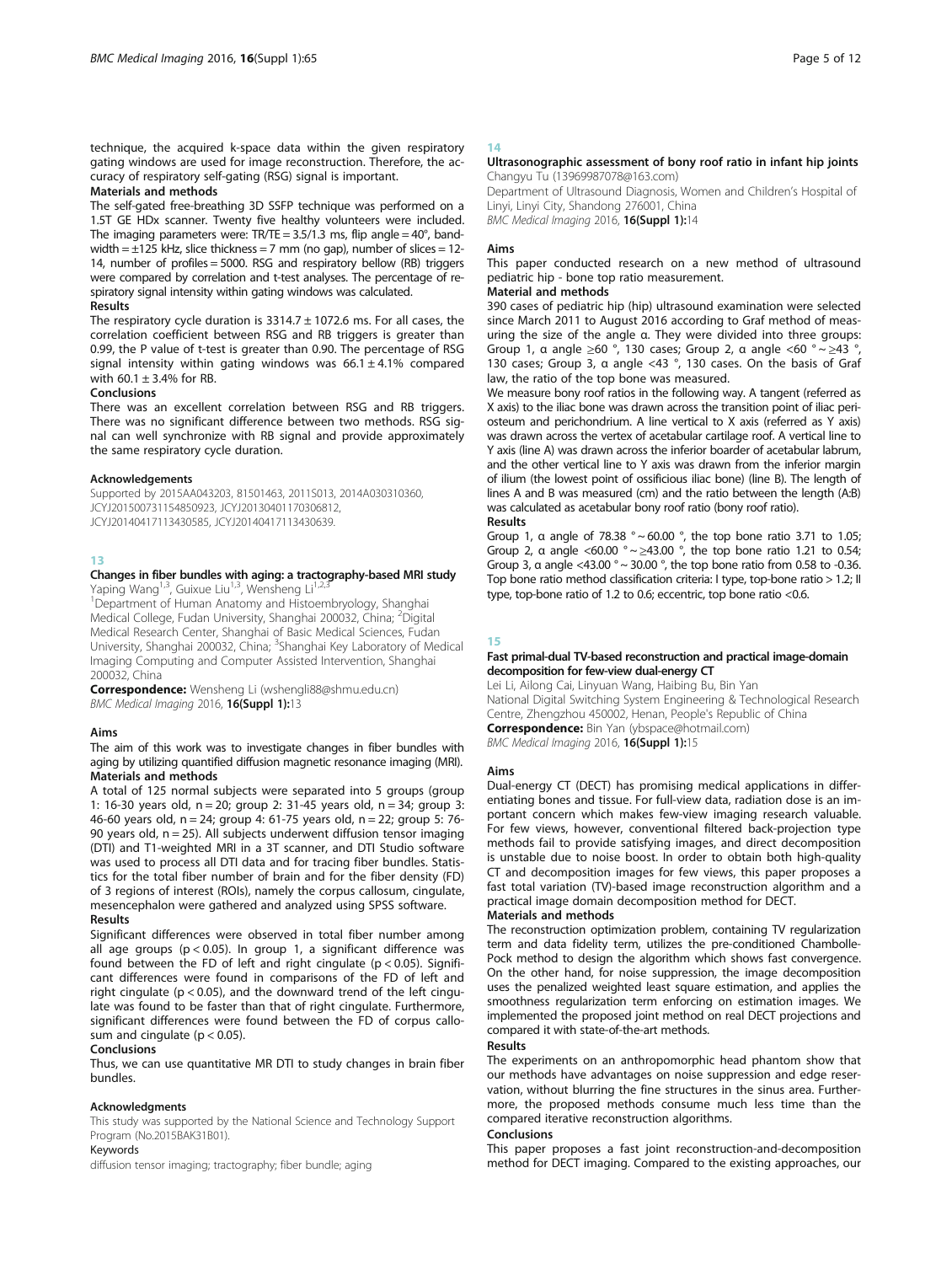method achieves better performance in reconstruction accuracy and decomposition quality.

#### Keywords

dual-energy CT imaging, primal-dual reconstruction, total variation regularization, image-domain decomposition

#### Acknowledgements

Supported by the National Natural Science Foundation of China (Grand No. 61372172).

# 16

# A way to create a colored functional medical image by hardware Junghua Ho, Yin Chang

Department of Biomedical Engineering, National Yang-Ming University, 155, Sec.2, Li-Nong St.,Peitou, Taipei, 11221, Taiwan

Correspondence: Junghua Ho (kevinrho@ms5.hinet.net); Yin Chang (yichang@ym.edu.tw)

BMC Medical Imaging 2016, 16(Suppl 1):16

# Aims

For many years, without software the medical imaging tools like X-ray, CT, Ultrasound, and MRI which only work in a monochromatic fashion. In order to display the colorful tissue image by hardware, we invented a color converter circuit to transfer the monochromatic tissue image into the color image to broaden the diagnostic and therapeutic possibilities.

# Materials and methods

In order to colorize the monochromatic tissue images, the tissue reflection light is separated into the tissue image light and the bioluminescence fluorescence by a dichroic. Both lights are detected by two photo diodes and converted into the color signals by the color converter circuit.

# Results

The two conditions of color changing on the color monitor are discussed as the following:(1) The black color on the monitor means there is no backscattered light coming from the tissue. (2) When there is fluorescent coming from the tissue, we can see the different color compounded showing on the color monitor.

# Conclusions

By checking the color changed area on the color monitor to see the distribution of fluorescence on the tissue image, we can make the disease checking easier and clear.

# 17

# Three dimensional ultrasound image analysis for renal calculi fragmentation monitoring during ESWL

Ioannis Manousakas, Chiehhsuan Wei

Department of Biomedical Engineering, I-Shou University, Kaohsiung, Taiwan

Correspondence: Ioannis Manousakas (i.manousakas@ieee.org) BMC Medical Imaging 2016, 16(Suppl 1):17

# Aims

Up to now, little research has been done in the area of monitoring the fragmentation progress during Extracorporeal Shock Wave Lithotripsy (ESWL) treatment or renal stones while no method has been widely suggested for clinical practice. Experience of technicians and doctors are key factors for efficient treatments. In this study the use of 3D ultrasound imaging has been used for the estimation of the fragmentation level of renal stones during ESWL.

# Materials and methods

Generally, in the course of lithotripsy, fragmentation of the stones produce changes in the intensity and texture of the images. First, simulated fragmented stones were used in a gelatin phantom. Furthermore, pig kidneys containing plaster of Paris stone models were exposed to shock waves. Gray level cooccurrence matrix texture features (contrast, entropy ASM, IDM and homogeneity) were calculated in 3D regions of interest containing the stones. Results

The calculated texture values from the 3D regions containing the stone fragments show progressive changes which relate to the stone fragmentation level. The results from the gelatin phantom experiments show agreement with the pig kidney experiments.

Conclusions

Three dimensional ultrasound imaging could be used for monitoring of the progress of shock wave treatments of renal stones.

# **Acknowledgements**

Supported by a project grant from MOST (MOST-103-2622-E-214-004-CC2).

# 18

# Combining a support vector machine with a convolutional neural network for fMRI data classification

Xiaolong Sun<sup>1</sup>, Juyoung Park<sup>1</sup>, Soyeun Kim<sup>2</sup>, Kyungtae Kang<sup>1</sup> <sup>1</sup>Department of Computer Science and Engineering, Hanyang University, Ansan, Republic of Korea; <sup>2</sup>School of Business Management, Hongik University, Sejong, Republic of Korea

**Correspondence:** Kyungtae Kang (ktkang @hanyang.ac.kr) BMC Medical Imaging 2016, 16(Suppl 1):18

# Aims

Functional magnetic resonance imaging (fMRI) facilitates brain research and it is found to be widely used in clinic. Brain tasks can be related to regions of neural activity by classification of fMRI data. The design of previous systems has primarily been focused on classifier performance, whereas we focus on reliability.

# Materials and methods

We use a hybrid system in which a convolutional neural network (CNN) is combined with a support vector machine (SVM). The CNN extracts features from the fMRI image and the SVM classifier finds patterns of features. Converting the dimension of the image and retaining its significant features increases processing speed and reduces the effect of noise, while the use of a simplified CNN reduces training time.

# Results

Our system achieves a classification accuracy of 99.5% on Haxby's 2001 fMRI dataset, which is superior to decision tree, random forest, neural network, K-nearest neighbor, support vector machine, AdaBoost, and Haxby's models. We contend that this makes it suitable for clinical applications.

#### Conclusions

Our hybrid system combines the advantages of SVMs and CNNs, which are both widely used for image recognition. The salient features extracted by our hybrid system do not have to be hand-coded, unlike those used by most existing classifiers. We found that the complexity of our hybrid model increased much less during the classification process than that of Haxby's model.

#### Acknowledgements

This work was supported by the Ministry of Science, ICT and Future Planning (MSIP), Korea, under the Information Technology Research Center (ITRC) support program (IITP-2016-H8501-16-1018) supervised by the Institute for Information & communications Technology Promotion (IITP), and by an IITP grant funded by the Korea government (MSIP; No. B0101-15-0557, Resilient Cyber-Physical Systems Research).

# 19

# Spiking cortical model based structural representation for non-rigid multi-modal image registration

Jingke Zhang, Feng Zhao, Guanyu Li, Yijie Ren,Yupei Chen, Xuming Zhang Department of Biomedical Engineering, School of Life Science and Technology, Huazhong University of Science and Technology, Wuhan 430074, People's Republic of China

Correspondence: Xuming Zhang (zxmboshi@hust.edu.cn) BMC Medical Imaging 2016, 16(Suppl 1):19

# Aims

Structural representation based non-rigid multi-modal image registration (NMIR) methods have attracted much attention. However, many existing NMIR methods cannot provide satisfactory registration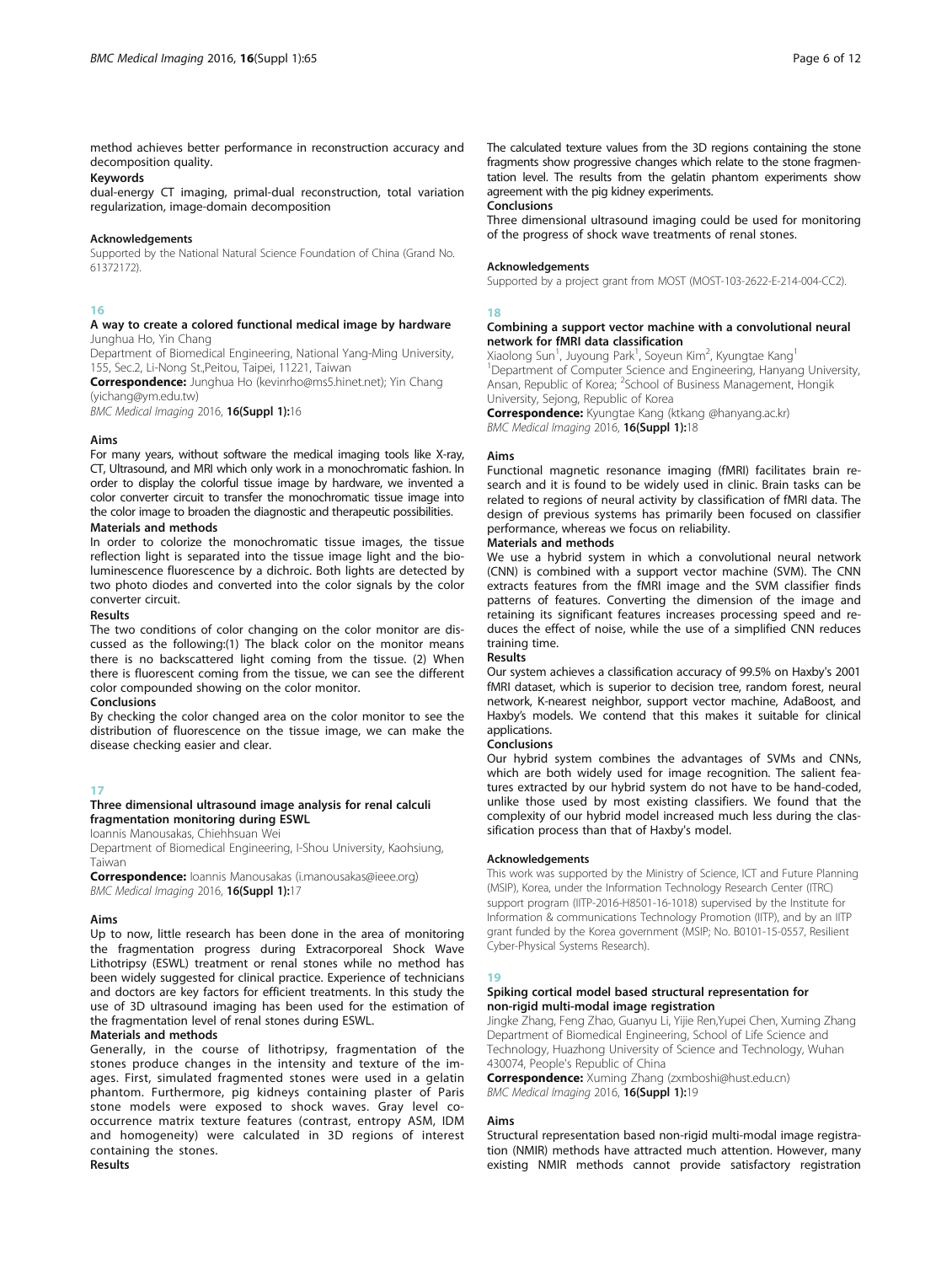results. To address this problem, we have proposed a novel spiking cortical model (SCM) based structural representation method for the accurate NMIR.

# Materials and methods

The reference and floating images are input into the SCM to generate the firing mapping images (FMI). The weighted mean of all the differences among Tchebichef moments of image patches centered at each considered pixel and other pixels in a neighbourhood in the FMI is used as a local descriptor to represent the image structure. The similarity metric is computed as the sum of squared differences between structural descriptors for the two images. By combining free-form deformation (FFD) with L-BFGS-B optimization method, the similarity metric is optimized to produce the registered image.

# Results

Extensive experiments have performed on MR and CT images from BrainWeb database and Atlas database as well as ten real prostate MR and ultrasound images. Experimental results demonstrate that the proposed method can produce more similar registration results to the reference images and provide smaller target registration errors than the NMIR methods based on the normalized mutual information, entropy images, Weber local descriptor (WLD) and modality independent neighbourhood descriptor (MIND).

# Conclusions

The proposed SCM based registration method provides an effective means for the accurate NMIR due to its robustness to image noise and rotational invariance.

#### Acknowledgements

Supported by project grants from the Fundamental Research Funds for the Central Universities (No.: 2015TS094) and Science and Technology Program of Wuhan, China (No.: 2015060101010027).

# $20$

#### Automatic recognition of fetal facial standard plane using very deep convolutional neural network

Zhen Yu<sup>1</sup>, Dong Ni<sup>1</sup>, Siping Chen<sup>1</sup>, Shengli Li<sup>2</sup>, Tianfu Wang<sup>1</sup>, Baiying Lei<sup>1</sup> <sup>1</sup>School of Biomedical Engineering, Shenzhen University, National-Regional Key Technology Engineering Laboratory for Medical Ultrasound, Guangdong Key Laboratory for Biomedical Measurements and Ultrasound Imaging, Shenzhen, China; <sup>2</sup>Department of Ultrasound, Affiliated Shenzhen Maternal and Child Healthcare, Hospital of Nanfang Medical University, Shenzhen, China

Correspondence: Tianfu Wang (tfwang@szu.edu.cn); Baiying Lei (leiby@szu.edu.cn)

BMC Medical Imaging 2016, 16(Suppl 1):20

Ultrasound imaging has become a prevalent examination method in prenatal diagnosis. The most important precondition of routine US examination is the accurate acquisition of fetal standard plane from ultrasound videos. However, the labor-intensive and subjective assessment is too time-consuming and less reliability, and thus the development of the automatic fetal facial standard plane (FFSP) recognition method is urgently needed. In this paper, we propose to recognize FFSP using very deep CNN architecture (16 layer). In addition, a transfer learning strategy combine with special data augmentation technique is adopted to overcome overfitting problem and improves the classification performance. Also, a relatively shallower CNN architecture (8 layer) is exploited for FFSP recognition. The promising experimental results show the advantage of the proposed method vs the traditional manual features approaches, and indicate the effectiveness of deep CNN for detecting FFSP for clinical diagnose.

Keywords: Standard plane recognition; Ultrasound image; Deep CNN; Transfer learning.

# 21

# Medical Imaging analysis based on Cloud Services Platform

Y. F. Li (ppag200061b9a840@sohu.com)

Department of Information Engineering, Henan Polytechnic University, Jiaozuo, Henan, 454000, People's Republic of China BMC Medical Imaging 2016, 16(Suppl 1):21

#### Aims

With the rapid development of technology, Cloud Computing turned out to be a reliable method to construct flexible and resilient regional medical imaging services platform. It will be cost-efficient and high-performance. Materials and methods

By using various media with Cloud Computing, this paper describes the construction of regional medical imaging services platform and analyzes the needs of regional medical image sharing and cooperation and technology progress, and then designs a FC SAN and HDFS combination of medical imaging. Scalable distributed processing is the key to the platform. Storage regional services for SAAS based on the research goes for architecture and parallel medical imaging services. **Results** 

In consideration of the features of Hadoop, the requirement of medical imaging cloud platform and the basic structure of medical imaging, Could Computing is particularly designed for rapid large volumes of data (petabytes) storing and processing. Conclusions

The reconstruction of medial cloud computing imaging services platform confronted great challenges in funds and technology with traditional technology. While newly-developed cloud computing and service model is a practicable approach to construct an economical, reliable and scalable regional medical imaging services platform.

# 22

# Modelling and simulation of small world in memory network

Lanhua Zhang<sup>1\*</sup>, Chengxin Yan<sup>2</sup>, Huihui Yang<sup>1</sup>, Baoliang Sun<sup>3\*</sup> <sup>1</sup>School of Information and Engineering, Taishan Medical University, Taian, 271016, China; <sup>2</sup>Department of Medical Imaging, Affiliated Hospital of Taishan Medical University, Taian, 271000, China; <sup>3</sup>Key Lab of cerebral microcirculation in Universities of Shandong, Taishan Medical University, Taian, 271016, China Correspondence: Lanhua Zhang (acm\_ict@163.com); Baoliang Sun

(blsun88@163.com)

BMC Medical Imaging 2016, 16(Suppl 1):22

# Aims

In order to model and simulate the small world topology in brain network on memory function, and explore the corresponding relationship between memory phenomena and functional characters. Materials and methods

We design the deterministic algorithms to simulate the memory network of brain referring to the theories of graph, control and networks combing with the functional magnetic resonance imaging data. Results

We simulate a memory network with evolution algorithms. By computing of network, the model has the small-world characters in clustering and average path length in accordance with the functional magnetic resonance imaging data results.

#### Conclusions

From computational model algorithm and memory phenomena, brain memory functional network also can be simulated with the same results of functional magnetic resonance imaging data. The method of cross subject research can provide a feasible way for the study of brain memory function network.

# Acknowledgements

Supported by the Natural Science Foundation of Shandong (Grant No.ZR2013FL031), the Institutes of Higher Education Science and Technique Foundation of Shandong Province (Grant No.J15LE12).

# 23

# Longitudinal analysis on altered functional connectivity in individuals at risk for Alzheimer's disease

Yanhui Ding<sup>1,2</sup>, Yongxin Zhang<sup>3</sup>, Yafeng Zhan<sup>2,4</sup>

<sup>1</sup>School of Information Science and Engineering, Shandong Normal University, Jinan, China; <sup>2</sup>Brainnetome Center, Institute of Automation Chinese Academy of Sciences, Beijing, China; <sup>3</sup>School of Mathematics Science, Shandong Normal University, Jinan, China; <sup>4</sup>School of Biomedical Engineering, Southern Medical University, Guangzhou, China Correspondence: Yanhui Ding (yanhuiding@126.com) BMC Medical Imaging 2016, 16(Suppl 1):23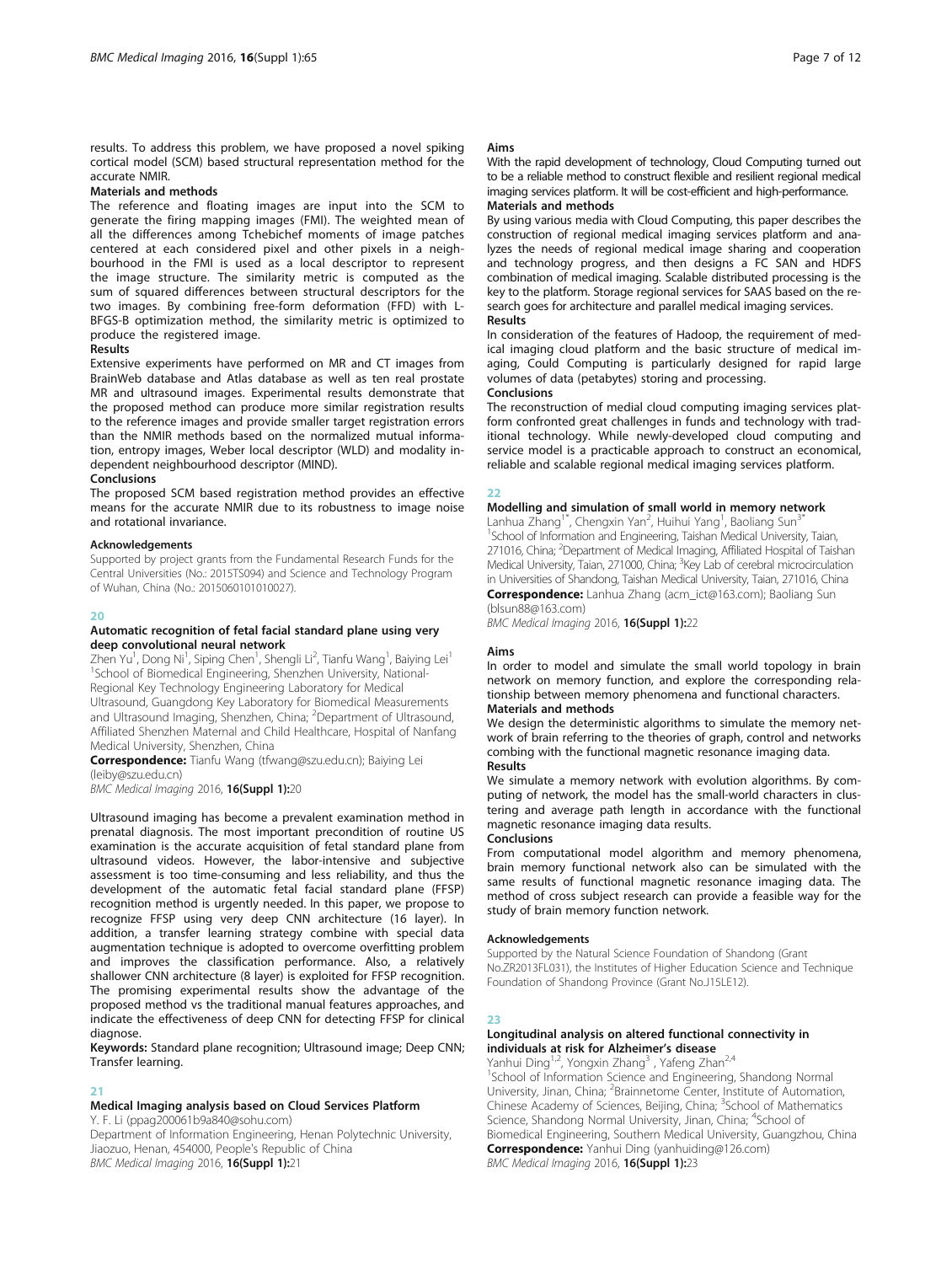Disruption of functional connectivity is increasingly considered to be associated with Alzheimer's disease (AD) patient and that at high risk for AD. In this paper, altered functional connectivities are explored in longitudinal participants of 34 patients with EMCI, 23 patients with LMCI and 15 patients with AD, compared with 31 healthy control subjects. We evaluate the altered function connectivities with the progression of disease based on a priori defined 273 regions of interest.

Different levels of analysis based on functional connectivity are explored. Many inter- network connectivities and itra-network connectivities are found to be impaired in both MCI group and AD group. The longitudinal alterations of functional connectivity within DMN (Default Mode Network) were correlated with variation in cognitive ability, and the SAL (Salience Network) as well as the interaction between DMN and SAL was disrupted in MCI group. Importantly, the longitudinal alternation of functional connectivity in the earlier stage is greater than that in the late stage, and the increase of altered network connectivity pattern is associated with the increase of disease severity. The altered connectivities are correlated significantly with both MMSE scores and ADAS-Cog. This study indicates that altered connectivity might be a potential biomarker of AD progression.

#### Acknowledgements:

This work was supported by the Natural Science Foundation of China (No. 61303007).

# $24$

# Medical image segmentation with immunity-based improved fuzzy clustering algorithm

Tao Gong, Yuxiang Wu

College of Information Science and Technology, Engr. Research Center of Digitized Textile & Fashion Tech. for Ministry of Education, Donghua University, Shanghai 201620, China

Correspondence: Tao Gong (taogong@dhu.edu.cn) BMC Medical Imaging 2016, 16(Suppl 1):24

#### Aims

In order to optimize the initial center value for the medical image segmentation, an improved fuzzy clustering algorithm was proposed on the immune computation.

# Materials and methods

The immunity-based improved fuzzy clustering algorithm searched the suitable initial center value quickly, increased the efficiency and accuracy, and avoided the blind local optimum. The antigen represented the grayscale image data, and the antibodies were generated at random to create the clusters. We designed a similar concentration factor and adjusted this parameter dynamically.

#### Results

The simulation results show that our improved algorithm can adaptively calculate the centers of the medical image clusters. The C-mean clustering algorithm used the initial cluster center (10, 80) and got the final threshold 103 in 6.1 seconds. Our proposed immune algorithm used the initial cluster center (65, 220), and got better final threshold 214 in 0.4 seconds.

#### Conclusions

We proposed an immune fuzzy clustering algorithm based on the improved preliminary optimum initial cluster centers, to avoid falling into the local minimization area and accelerate the searching speed. The lung image segmentation can be improved with our algorithm to help the doctors to analyze the lung disease better.

#### Acknowledgements

Supported by the project grants from National Natural Science Foundation of China (Grand No. 61673007, 61271114), Natural Science Foundation of Shanghai (Grand No. 13ZR1400200).

# 25

# Sparse representation via adaptive dictionary for angiogram image denoising

Zhenghua Huang<sup>1</sup>, Tianxu Zhang<sup>1</sup>, Hao Fang<sup>2</sup> <sup>1</sup>Huazhong University of Science and Technology, Wuhan, Hubei 430074, China; <sup>2</sup>Wuhan Donghu University, Wuhan, Hubei, 430074, China Correspondence: Hao Fang (huangzhenghuahzh@163.com; 6974728@qq.com)

BMC Medical Imaging 2016, 16(Suppl 1):25

Image denoising is always an active research topic in the field of computer vision. The denoising performance had been greatly improved by the prior state-of-the-art methods based on non-local self-similar (NSS) patches. However, the prior NSS patch-based methods usually smoothed the edges and useful structures. The main reason is that the sparsity of the NSS patches cannot be correctly represented. In this paper, we propose a sparsely augmented Lagrangian image denoising (SALID) model over NSS patches via adaptive dictionary. With the adaptive dictionary, the sparsity of the NSS patches can be represented more efficiently. The results of widely synthetic experiments demonstrate that, with the single and effective alternating directions method of multipliers (ADMM) to solve the SALID model, the proposed denoising method can obtain highly competitive denoising performance and high-quality images, even superior to other advanced denoising methods. Moreover, the extensively experimental results of clinical X-ray angiogram images further verify that our method can obtain high-quality visual images. Keywords: Angiogram image denoising; Non-local self-similar patch; Alternating directions method of multipliers

# 26

#### Structural and functional changes in patients with classical trigeminal neuralgia

Yan Zhang<sup>1,2,3</sup>, Zhijian Song<sup>1,2</sup>, Manning Wang<sup>1,2</sup>

<sup>1</sup>Digital Medical Research Center, School of Basic Medical Sciences Fudan University, Shanghai 200032, China; <sup>2</sup>Shanghai Key Laboratory of Medical Computing and Computer-Assisted Intervention, Shanghai 200032, China; <sup>3</sup>School of Optical-Electrical and Computer Engineering, University of Shanghai for Science and Technology, Shanghai 200093, China

Correspondence: Zhijian Song ( zjsong@fudan.edu.cn) BMC Medical Imaging 2016, 16(Suppl 1):26

#### Aims

In order to detect whether there are structural and functional changes of central nervous system in pain processing in classical trigeminal neuralgia (CTN) patients.

# Materials and methods

Twenty-two patients with CTN and twenty-one age and sex-matched healthy volunteers were recruited. Whole brain 3D T1-weighted images and resting-state functional MRI datasets were obtained with SIMENS 3.0T MRI scanner. Voxel-based morphometry (VBM) based on DARTEL was used to identify the differences of gray matter volume and the Regional Homogeneity (ReHo) method was used to compare the brain spontaneous activity differences between patients and healthy controls. Results

Compared with the health controls, the CTN patient presented with decreased GM volume in several brain regions including the right inferior temporal gyrus, inferior frontal gyrus, amygdala, thalamus, precuneus, cingulate gyrus and bilateral superior temporal gyrus, para-hippocampus, as well as increased GM volume in right frontal gyrus. Decreased ReHo values are in the left temporal and parahippocampus, as well as increased ReHo values were noted in the bilateral thalamus and left parietal lobe between CTN patients and healthy controls.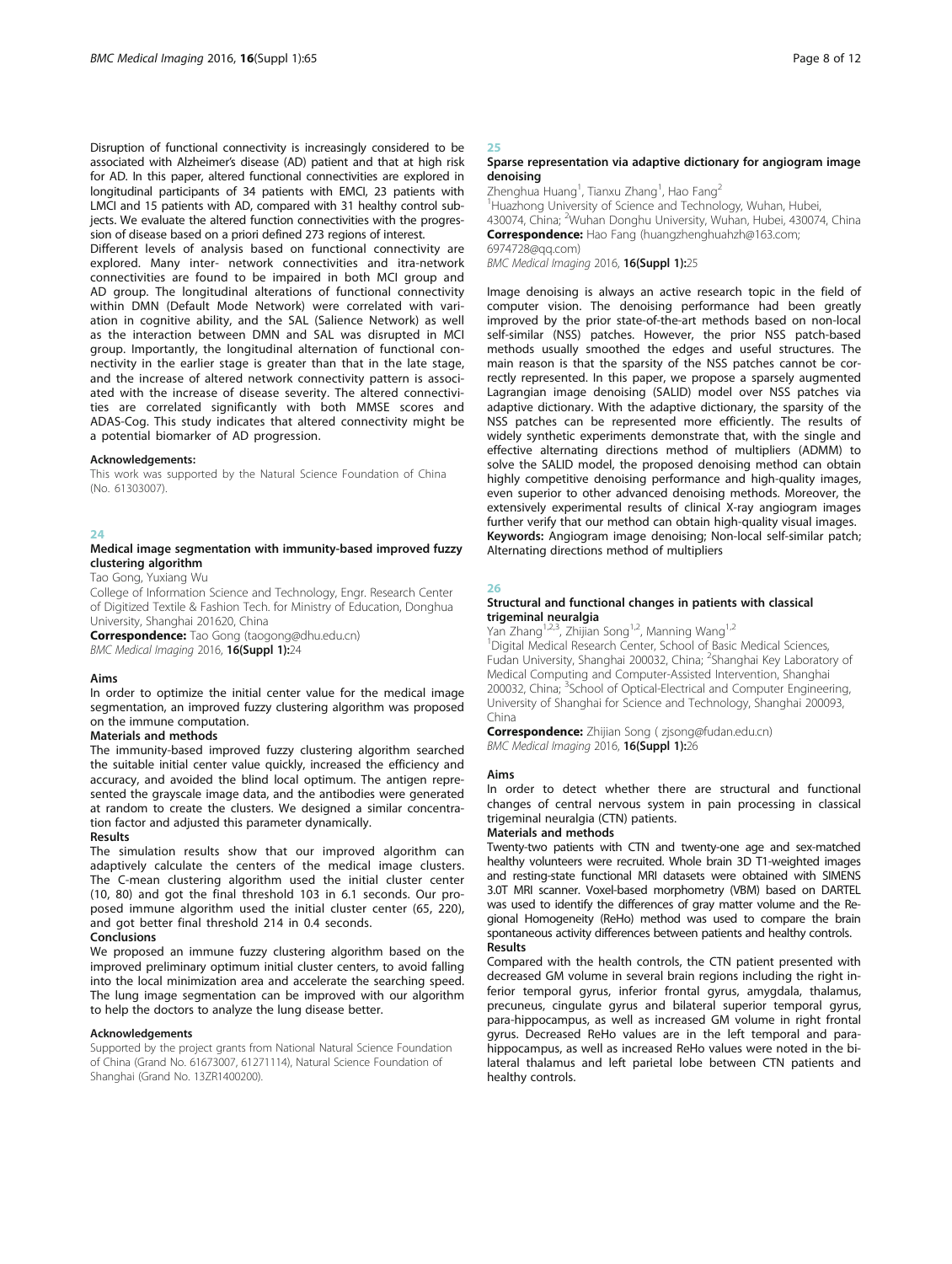# Conclusions

CTN patients have multiple cerebral regions of GM volume abnormality and the abnormal spontaneous activity. These structural and functional abnormal regions are associated with the perception and processing of pain. All of these might reveal the exploration of central mechanisms of CTN.

#### Keywords

classical trigeminal neuralgia (CTN); Voxel-based morphometry (VBM); Regional Homogeneity (ReHo); Central nervous system

### **Acknowledaments**

This study was supported by the National Science and Technology Support Program (No.2015BAK31B01).

# 27

# What the original regional gray matter volume based cortical brain network can reveal of normal aging

Wan Li<sup>1</sup>, Chunlan Yang<sup>1\*</sup>, Feng Shi<sup>2</sup>, Qun Wang<sup>3</sup>, Shuicai Wu<sup>1</sup> , Wangsheng Lu<sup>4</sup>, Shaowu Li<sup>5</sup>, Farnaz Farokhian<sup>1</sup>, Yingnan Nie<sup>1</sup>, Xin Zhang<sup>1</sup> <sup>1</sup>College of Life Science and Bioengineering, Beijing University of Technology, Beijing, China; <sup>2</sup>Biomedical Imaging Research Institute, Department of Biomedical Sciences, Cedars-Sinai Medical Center, Los Angeles, CA, USA; <sup>3</sup>Department of Internal Neurology, Tiantan Hospital, Beijing, China; <sup>4</sup>Department of Internal Neurology, Puhua International Hospital, Beijing, China; <sup>5</sup>Department of Functional Neuroimaging, Neurosurgical Institute, Beijing, China

Correspondence: Chunlan Yang (clyang@bjut.edu.cn) BMC Medical Imaging 2016, 16(Suppl 1):27

#### Aims

This study seeks to determine what alterations of the cortical brain network constructed using original regional gray matter volume (ORGMV) can be revealed for normal aging.

# Materials and methods

The subjects are acquired from OASIS database. IBASPM toolkit was used to perform ORGMV measurement. Pearson correlation was used to build the network after linear regression. Network analysis was done by BCT. The attributes are interregional correlations, small-world configurations, nodal and modular properties. Lastly, statistical analysis was applied to verify the significant alterations.

# Results

1) Decreased interregional correlation was found between the superior temporal pole and middle temporal pole in the right hemisphere, whereas increased cases occurred mostly in the frontal lobe between bilateral regions. 2) The distributions of hubs exhibited left-lateralized and right-lateralized in the young and aging group, separately. The fusiform gyrus and Rolandic operculum were identified as hubs for the young and aging groups, respectively. 3) Only one connector-module was found in the aging group, and the inter-module connections of one module in the aging group is relatively sparse.

#### Conclusions

To our knowledge, this study is the first to realize brain network construction by ORGMV. The findings suggest that it could enhance the understanding of the underlying physiology of normal aging and serve as a supplement approach to help exploring the mechanism of the human brain.

# Acknowledgements

Supported by project grants from Beijing Nova Program (xx2016120), National Natural Science Foundation of China (81101107), Natural Science Foundation of Beijing (4162008), and Young Innovative Talents of the Beijing Educational Committee (CIT & TCD201404053).

# 28

# The advantages of ultrasound in the treatment of abdominal malignant tumors by 125-iodine seed implantation

Qingchun Li<sup>1</sup>, Dongyan Yang<sup>2</sup>, Yun Liang<sup>3</sup>, Shihou Sheng<sup>1</sup>, Xianbin Cheng<sup>1</sup> , Baodong Gai

<sup>1</sup>Department of Gastrointestinal Surgery, China-Japan Union Hospital of<br>Jilin University, Changchun,Jilin, 130033, China; <sup>2</sup>Department of Ultrosond, China-Japan Union Hospital of Jilin University, Changchun, Jilin, 130033,China; <sup>3</sup>Center of Physical Examination, China-Japan Union Hospital of Jilin University, Changchun, Jilin, 130033,China Correspondence: Baodong Gai (youth3003@163.com) BMC Medical Imaging 2016, 16(Suppl 1):28

#### Aims

Abdominal viscera have its own particularity, so the choice of imaging guidance shows more importance in the process of 125-Iodine seed implantation. The goal of this study was to classify the advantages of ultrasound in the treatment of abdominal malignant tumors by 125-Iodine seed implantation.

# Materials and methods

20 patients were evaluated in this study and they accepted 125- Iodine seed implantation guided by ultrasound. This paper aims to analyze the ultrasound guidance influence factors and measures and make clear its advantages.

# Results

Among all 20 patients, 4 cases were liver malignant tumors. General anesthesia combined with breathing controlled could reduce the activity of liver, achieve fast and accurate punctures and the 4 cases had no serious complications; 7 cases were pancreatic cancer. Using ultrasonic probe to squeeze the stomach could reduce or avoid injury caused by multiple punctures, and the 7 cases had no gastric bleeding and fistula; 9 cases were retroperitoneal tumors. Using ultrasonic probe to press abdomen could reduce or avoid bowel and mesentery injury, gastrointestinal hemorrhage and the rates of intestinal fistula and abdominal infection, and the 9 cases had no melena; Real-time guidance was equivalent to direct vision, the puncture process could be monitored and showed its security.

Conclusion

This study found that ultrasound guided 125-lodine seed implantation in the treatment of abdominal malignant tumors could achieve accurate puncture, reduce the puncture injury safely and effectively. Keywords

Ultrosound, Radioactive seed implantation, 125-Iodine, Abdominal malignant tumor

#### 29

# Medical images classification using Mapreduce based convolutional neural network and its application for big data processing

**B**inquan Li<sup>T</sup>, Xiaohui Hu<sup>2</sup>

<sup>1</sup>School of Automation Science and Electrical Engineering, Beijing University of Aeronautics and Astronautics, Beijing, 100191, China <sup>2</sup>The Institute of Software, Chinese Academy of Sciences, Beijing, 100190, China

Correspondence: Binquan Li (jz05022300@sina.com) BMC Medical Imaging 2016, 16(Suppl 1):29

# Aims

With the arrival of big data stage, big data analytics has become new challenge. High resolution computed tomography (HRCT) is major source of medical big data. HRCT classification is widely used in medical imaging missions. Motivated by the success of convolutional neural networks (CNN), we combine deep learning and big data methodology together to address the challenge.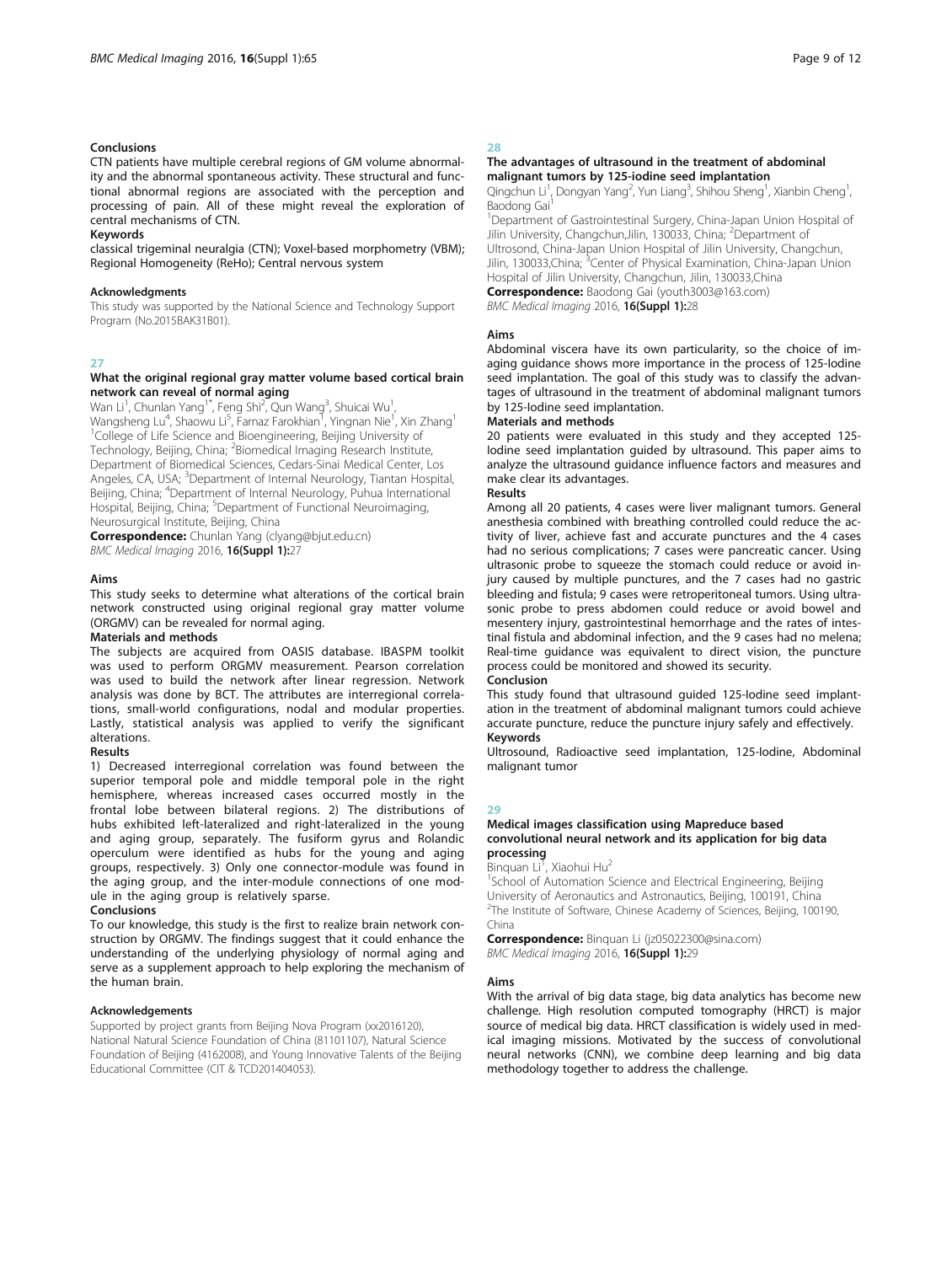# Materials and methods

We take advantage of distributed computing and design the system on clusters. Different from traditional approach using single machine, we propose Mapreduce based CNN (MRCNN) significantly increasing training speed and reducing computation cost simultaneously. The feature vector is sent to Naïve Bayes classifier (NBC) for classifying interstitial lung disease and other medical HRCT. To avoid overfitting and local minima, we utilize genetic algorithm and Bayesian regularization (GABR) pre-training networks and initializing the weights. Furthermore, we design Mapreduce based NBC to increase efficiency of training classifier.

### Results

Compared with other methods in past years, our method achieves benchmark performance. It's capable of enhancing recognition accuracy and suitable for medical imagery big data processing.

# Conclusions

MRCNN is efficient for storage and processing of HRCT big data. Due to the powerful feature representation ability of CNN, distributed MRCNN framework can be applied to other medical imaging big data analytics.

#### Acknowledgements

Supported by a project grant from National Natural Science Foundation of China (Grand No. U1435220).

#### 30

# Hippocampus volume atrophy in Alzheimer's disease base on sex

Farnaz Farokhian<sup>1</sup>, Chunlan Yang<sup>1</sup>, Iman Beheshti<sup>2</sup>, Hasan Demirel<sup>3</sup> , Shuicai Wu<sup>1\*</sup>, Wan Li<sup>1</sup>

<sup>1</sup>College of Life Science and Bioengineering, Beijing University of Technology, Beijing, 100022, China; <sup>2</sup>Integrative Brain Imaging Center, National Center of Neurology and Psychiatry 4-1-1, Ogawahigashi-cho, Kodaira, Tokyo 187-8551, Japan; <sup>3</sup>Biomedical Image Processing Lab, Department of Electrical & Electronic Engineering, Eastern Mediterranean University, Gazimagusa, Mersin 10, Turkey

Correspondence: Shuicai Wu (wushuicai@bjut.edu.cn) BMC Medical Imaging 2016, 16(Suppl 1):30

#### Aims

Hippocampus, which is critical for memory, learning and declaration of emotional behaviors plays important role in Alzheimer's disease (AD). We investigated hippocampus gray matter atrophy using analysis of variance (ANOVA) on 3-Tesla 3D T1weighted magnetic resonance imaging (MRI) data among four groups of participants.

# Materials and methods

The experiments included 68 patients with AD and 68 normal control (NC) from ADNI database. They were divided into four groups (34 male patients with AD, 34 age-matched male NC, 34 female patients with AD and 34 age-matched female NC). Data processing was performed using Statistical Parameter Mapping (SPM8) and the VBM toolbox with defult setting. All structural MRIs were bias-corrected, segmented into gray matter, white matter, and cerebrospinal fluid components. MarsBaR toolbox with Automated Anatomical Labeling (AAL) template was employed to label the hippocampus and then their volumes were calculated.

# Results

The distribution of hippocampus gray matter atrophy is strongly influenced by sex. Also the development and severity in the female patients with AD is much greater compared to male patients. Conclusions

The study of AD based on the sex may help to figure out the root of AD mechanisms and potentially can be used as an imaging marker at early stages of study in the future.

#### Acknowledgements

This work was supported by project grants from Beijing Nova Program (xx2016120), National Natural Science Foundation of China (81101107), Natural Science Foundation of Beijing (4162008) and Young Innovative Talents of the Beijing Educational Committee (CIT & TCD201404053).

# 31

#### Atlas based dynamic functional connectivity of resting-state MEG data Yingnan Nie<sup>1</sup>, Chunlan Yang<sup>1\*</sup>, Qun Wang<sup>2</sup>, Jiechuan Ren<sup>2</sup>, Wan Li<sup>1</sup> ,

Xin Zhang1 <sup>1</sup>College of Life Science and Bioengineering, Beijing University of Technology, Beijing, China; <sup>2</sup>Department of Internal Neurology, Tiantan

Hospital, Beijing, China **Correspondence:** Chunlan Yang (clyang@bjut.edu.cn)

BMC Medical Imaging 2016, 16(Suppl 1):31

#### Aims

This study seeks to develop an atlas-based beamformer approach of dynamic functional connectivity (FC) for resting-state MEG data, which is comparable with other imaging methods.

# Materials and methods

The dynamic FC was calculated based on atlas with a slidingwindow method. We first segmented the MEG data with a 2 seconds window, then performed a whole brain LCMV beamformer scan. The source with maximum power of each ROI was selected to compute the FC matrices. To avoid the problem of volume conduction, PLI was used to quantify the phase synchronization. Lastly, a k-means algorithm was applied to the windowed correlation matrices, each cluster centroid putatively reflects a stable FC state. We studied 16 healthy subjects of the Human Connectome Project (HCP) database.

# Results

From the k-means analysis, we got 7 FC states. State 1 accounts for about 52% over all windows, which has the homologous pattern with the mean connectivity matrix. States 2–7 occur less frequently (ranging from 7.1% to 24.4%), but represent substantial different patterns with the mean connectivity.

# Conclusions

In this work we proposed a novel framework to study the temporal variability of FC for resting-state MEG data through an atlas-based beamformer approach. Preliminary experimental results showed that even in the resting-state recording, FC changes among serval distinct states.

# Acknowledgements

Supported by projects grant from Beijing Nova Program (XX2016120), National Natural Science Foundation of China (81101107) and Natural Science Foundation of Beijing (4162008).

# 32

# Image quality assessment and enhancement of a thermal imager for photothermal therapy monitoring

Fuwen Lai<sup>1,2</sup>, Mingwu Jin

<sup>1</sup>Department of Physics, University of Texas at Arlington, Arlington, TX 76051, USA; <sup>2</sup>School of Instrument and Electronics, North University of China, Taiyuan, Shanxi, China

Correspondence: Mingwu Jin (mingwu@uta.edu) BMC Medical Imaging 2016, 16(Suppl 1):32

# Aims

This work is to investigate the spatial resolution and noise property of a thermal imager, FLIR C2, and to use this information to enhance the image quality of the thermal images for monitoring the millimeter-size treatment spot during a photothermal therapy.

#### Materials and methods

The slant-edge method was used to estimate the modulate transfer function (MTL) of FLIR C2 for the calculation of the point spread function (PSF). Three image enhancement methods were used to enhance the raw thermal images: 1) bi-lateral filtering (BF); 2) blind deconvolution with damping (BD); and 3) totalvariation regularized deconvolution (TD) with PSF.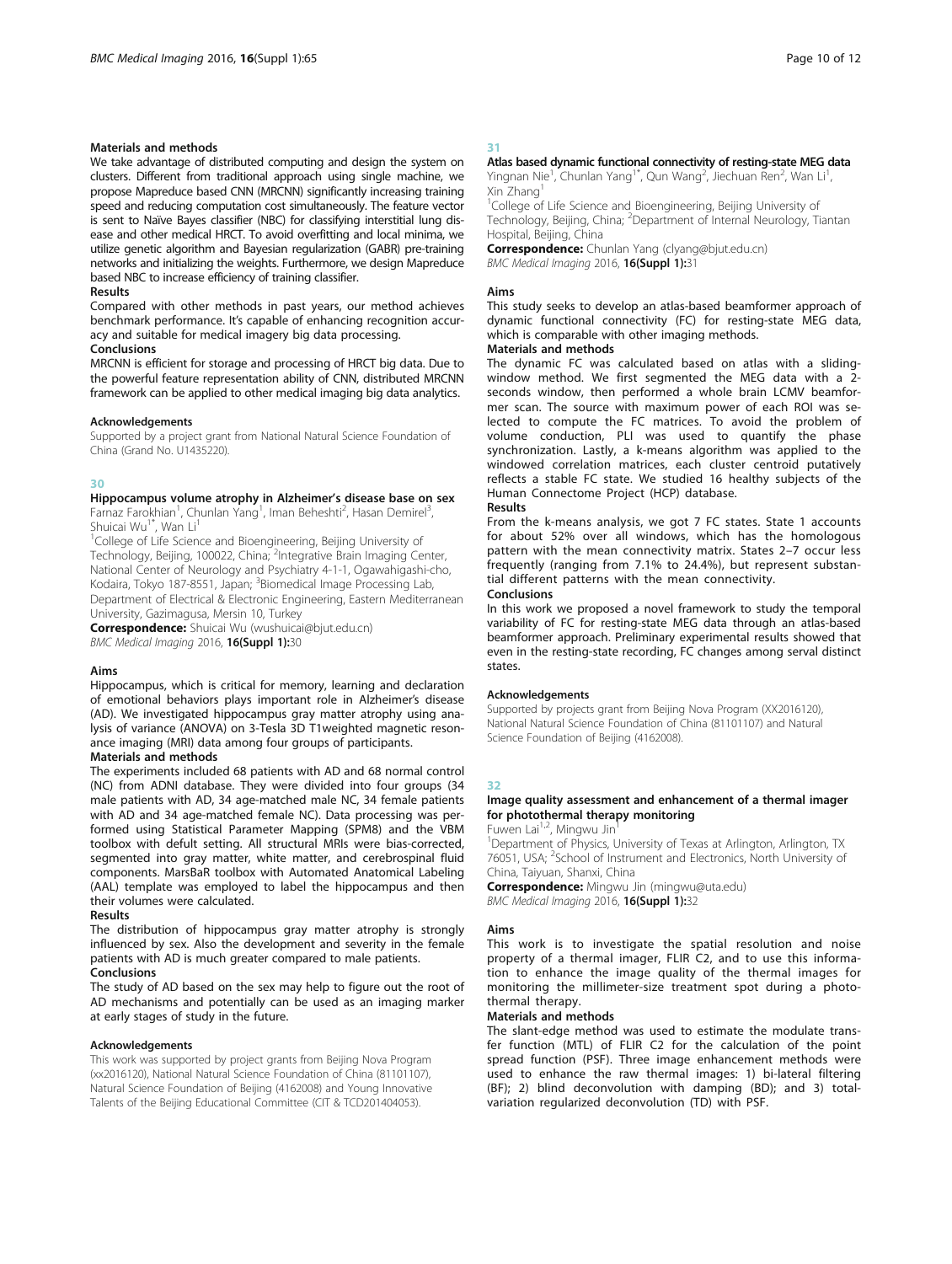# Results

The original spatial resolution of FLIR C2 is 0.37 cycles/mm (at 10% of MTF) and the noise is 0.53% at 23 °C and 0.60% at 50 °C. For test thermal images, TD achieved the best performance among three image enhancement methods on both edge recovery and noise suppression. Quantitatively, the TD method improves the spatial resolution of FLIR C2 to 0.68 cycles/mm and the noise slightly to 0.51% at 23 °C and 0.58% at 50 °C.

#### Conclusions

The TV-based method can significantly improve the resolution (84%) of FLIR C2 and enable temperature monitoring of the millimeter-size photothermal treatment spot with less than one percent variation.

#### Acknowledgements

Supported by a project grant from NIH 1R15CA199020-01A1.

#### 33

#### Beamformed RF signals reconstruction in ultrasound imaging using sparse FFT

Yifei Liu<sup>1</sup>, Mingyue Ding<sup>2</sup>, Yanhong Zhou<sup>3</sup>, Huihong Gong<sup>1</sup>, Wei Peng<sup>1</sup> <sup>1</sup>School of Biomedical Engineering, Hubei University of Science and Technology, Xianning, Hubei, 437100, China; <sup>2</sup>College of Life Science and Technology, "Image Processing and Intelligence Control" Key Laboratory of Education Ministry of China, Huazhong University of Science and Technology, Wuhan, 437400, China; <sup>3</sup>School of Medicine, Hubei University of Science and Technology, Xianning, Hubei, 437100, China.

Correspondence: Yifei Liu (yifeiliu@ymail.com) BMC Medical Imaging 2016, 16(Suppl 1):33

# Aims

Sparse fast Fourier transform (SFFT) is a class of sub-linear time algorithms for estimating the k largest frequency coefficients of a signal which is sparse in the frequency domain. As with the compressive sensing, it is possible for SFFT to acquire sparse signals far below the Nyquist rate, but SFFT is considerably simpler because the original signal can be simply restored by inverse fast Fourier transform. In addition, SFFT can get better reconstructed signal quality from fewer frequency coefficients. The purpose of this paper was to study the SFFT reconstruction for ultrasound beamformed signals.

#### Materials and methods

We used Field II ultrasound program with a linear array probe and cyst phantom to simulate the beamformed signals. The SFFT algorithms utilized 3% of signal length as the sparsity parameter k. A total of 50 rebuilt radio frequency (RF) scan lines were applied to assess the impact of SFFT reconstruction on associated beamformed image.

#### Results

The SFFT reconstruction quality was evaluated by keeping 10%-50% candidate frequency coefficients of the original beamformed signal. The results show SFFT can restore the normalized original beamformed scan lines with a mean absolute error range of [0.007-0.015]. The normalized root mean square error ranges for associated beamformed image is [0.052-0.095].

# Conclusions

This paper shows the feasibility of SFFT for reconstructing the ultrasound beamformed signal. The future works include the reconstruction of raw channel RF signals and extending the study in 3D ultrasound imaging system.

#### 34

# Medical imaging application of improved genetic algorithm

# Tao Gong, Wenyu Liang

College of Information Science and Technology, Engr. Research Center of Digitized Textile & Fashion Tech. for Ministry of Education, Donghua University, Shanghai, 201620, China

Correspondence: Tao Gong (taogong@dhu.edu.cn) BMC Medical Imaging 2016, 16(Suppl 1):34

#### Aims

In order to solve the slow convergence and early mature problems in searching for the image threshold with the traditional genetic algorithm and Otsu method, the genetic algorithm was improved for better image segmentation in the medical imaging of the lungs.

# Materials and methods

According to the different evolution generation and the individual fitness, this improved genetic algorithm adjusted the strategies of elite selection and genetic operator dynamically, so it not only can speed up the convergence and the diversity of community, but also can get the best image segmentation threshold finally in a stable range. We used the dynamic crossover probability with the formula  $p_c = \frac{k_1}{1+e^{ax} \xi^{ax}} + \lambda$ and we set the parameters with  $k_1 = 1$ ,  $\alpha = 0.055$ ,  $\lambda = 0.3$ .

# Results

The simulations were implemented with Matlab and some medical images of the lungs. The lung images showed that the left half pulmonary part was not healthy, the health condition of the right half part was better than the left one. Our approach got the better result and cost less computing time than both the simple Otsu method and the traditional genetic algorithm.

#### Conclusions

The proposed algorithm effectively segmented the original medical image, which made the target and background well separated. Our approach not only minimized the noise disturbance, but also enhanced the medical images of the left and right lungs, which was conducive to the subsequent medical diagnosis.

# Acknowledgements

Supported by the project grants from National Natural Science Foundation of China (Grand No. 61673007, 61271114 and 61203325), Natural Science Foundation of Shanghai (Grand No. 13ZR1400200).

# 35

# Combining graph cuts with improved Voronoi diagrams for the segmentation of overlapped cervical cells

Lili Zhao<sup>1</sup>, Kuan Li<sup>2</sup>, Jianping Yin<sup>3</sup> Mao Wang<sup>1</sup>

<sup>1</sup>College of Computer, National University of Defense Technology, Changsha Hunan, 410073, China; <sup>2</sup>Institute of Software, College of Computer, National University of Defense Technology, Changsha, Hunan, 410073, China, <sup>3</sup>State Key Laboratory of High Performance Computing, National University of Defense Technology, Changsha, Hunan, 410073, China

Correspondence: Lili Zhao (yilinzhaohenan@126.com) BMC Medical Imaging 2016, 16(Suppl 1):35

The segmentation of overlapped cervical cells from Pap smears is one of the most challenging problems in medical image processing field. We present a novel automated system for the cervical cell segmentation of cytoplasms and nuclei from multi-cell images. First, this system employed a graph cuts method including two algorithms, namely unsupervised k-means initialization and max-flow/min-cut optimization for scene segmentation. The segmented clumps were considered as foreground regions. Then, we used Voronoi diagrams to divide every clump of overlapping cells into individual non-overlapped regions, each containing one nucleus. Finally, to improve the overlapped segmentation, each individual cell in a clump was fitted by a minimum enclosing ellipse and the overlapped region was replaced by the corresponding area in this ellipse. This overlapped area and the connected freelying region were combined to form a region of one complete cell. The experiments were conducted on two publicly released databsets downloaded from websites of University of Adelaide. The quantitative performance presents the average Dice Coefficient (DC) higher than 0.85. According to the explanation of evaluation metric in databsets, the "good" segmentation is evaluated with the DC > 0.7. Thus, the result of our proposed system outperforms 0.7 and achieves the state-of-art performance. Keywords

# Medical image processing, cervical smear image, overlapping segmentation, graph cuts, Voronoi diagrams.

#### Acknowledgements

Supported by the National Nature Science Foundation of China (Grant No. 61170287, 61232016, 61303189).